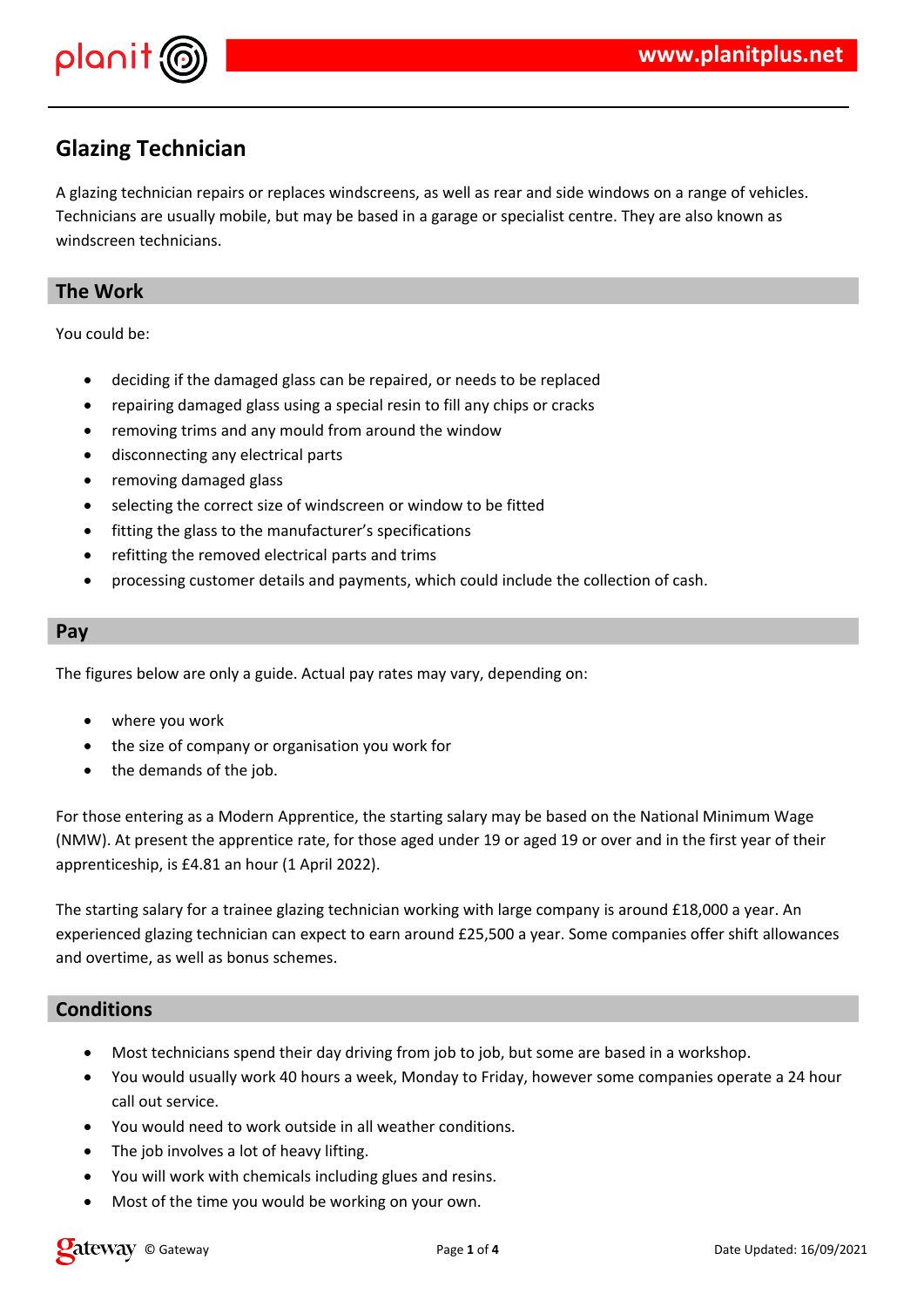$( \begin{array}{cccccccccccccc} \text{\textbf{\texttt{S}}} & \text{\textbf{\texttt{S}}} & \text{\textbf{\texttt{S}}} & \text{\textbf{\texttt{S}}} & \text{\textbf{\texttt{S}}} & \text{\textbf{\texttt{S}}} & \text{\textbf{\texttt{S}}} & \text{\textbf{\texttt{S}}} & \text{\textbf{\texttt{S}}} & \text{\textbf{\texttt{S}}} & \text{\textbf{\texttt{S}}} & \text{\textbf{\texttt{S}}} & \text{\textbf{\texttt{S}}} & \text{\textbf{\texttt{S}}} & \text{\textbf{\texttt{S}}} & \text{\textbf{\texttt{S}}} & \text{\textbf{\texttt{S}}} & \text{\textbf$ 



 $\bar{\mathbf{u}}$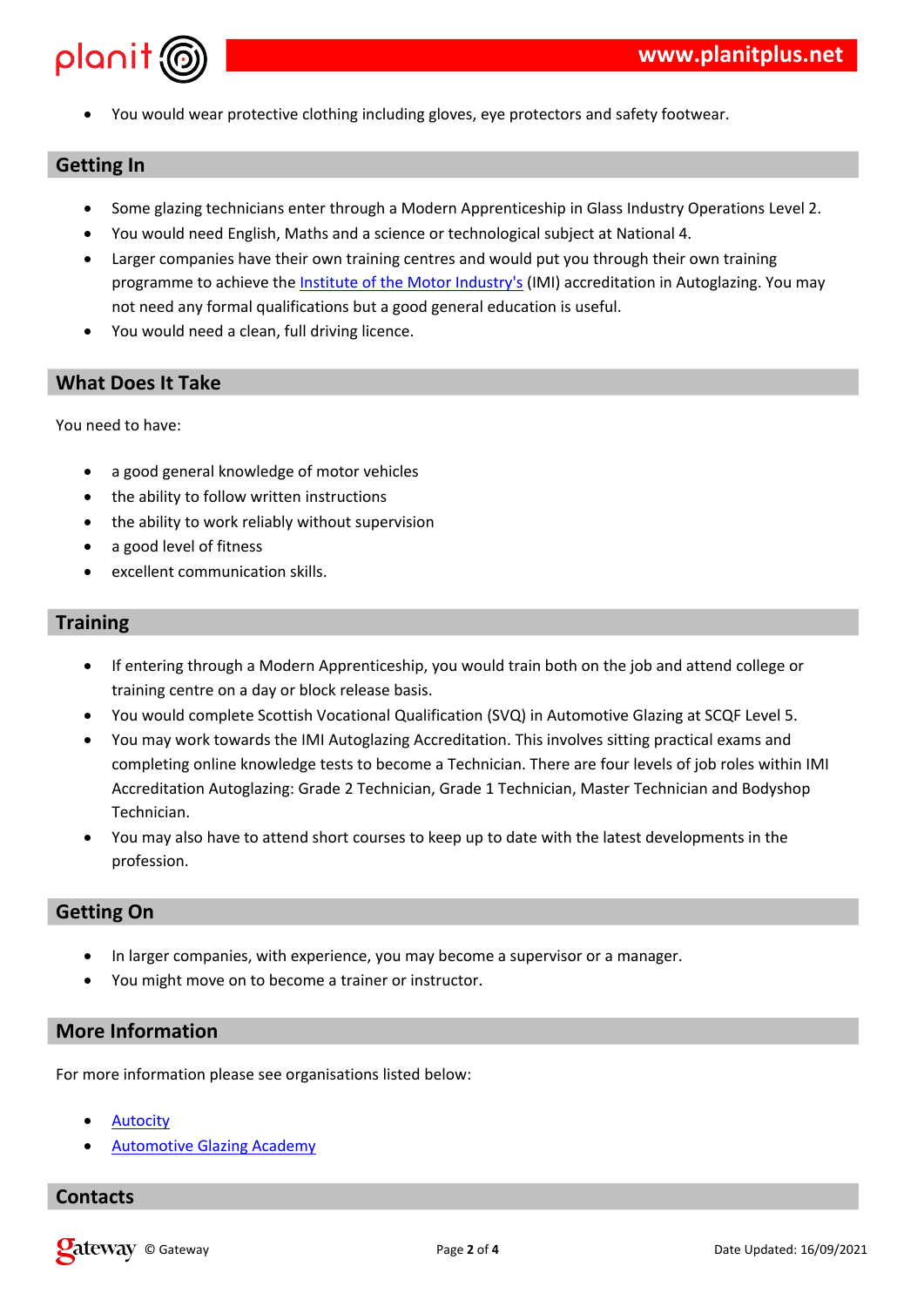